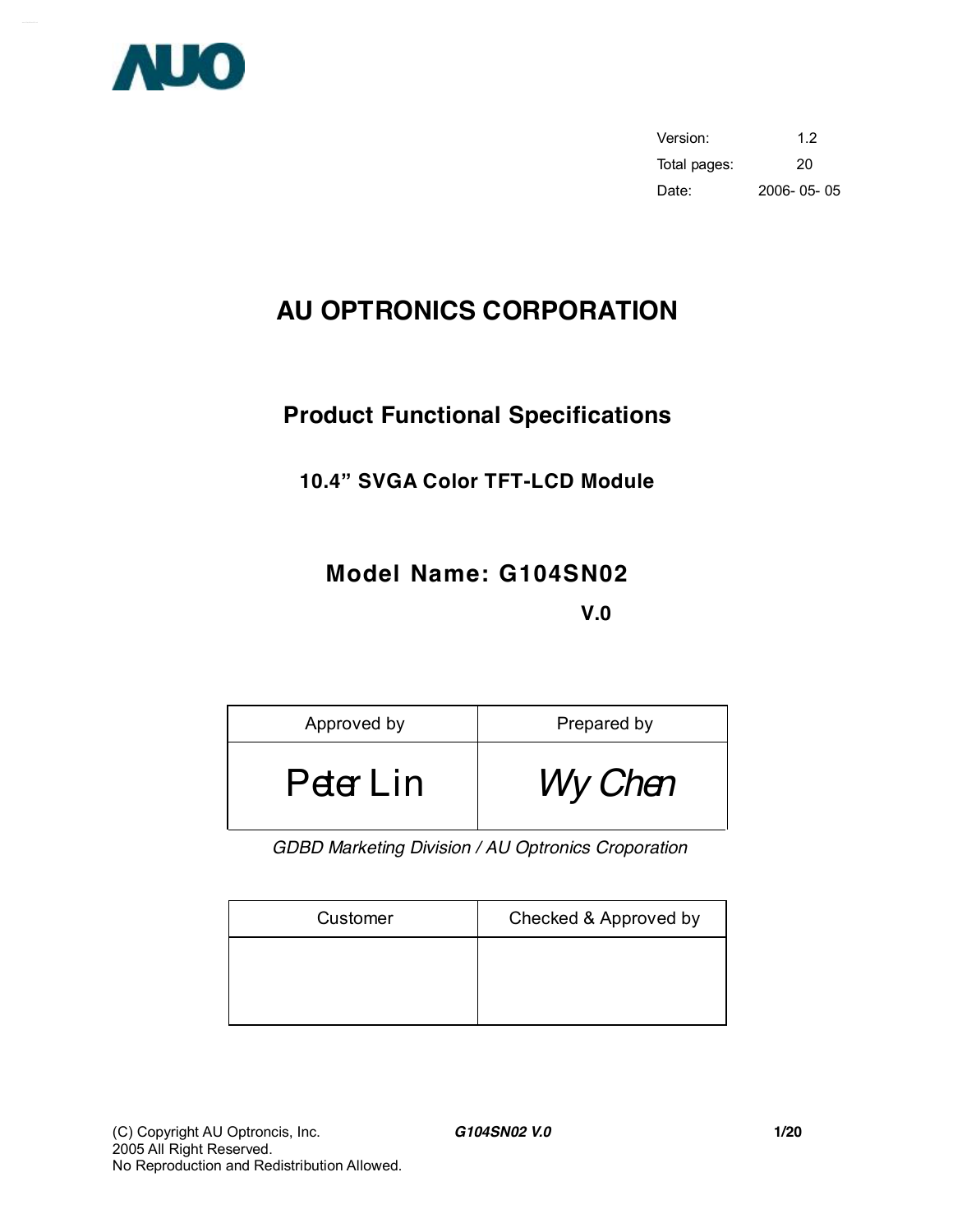

*Version: 1.2 Total Pages: 20 Date: 2006/05/05*

**Product Functional Specification** 

**10.4 inch SVGA Color TFT LCD Module Model Name: B104SN02 V.0** 

**This is a RoHS compliant product** 

**(...) Preliminary Specification (u ) Final Specification**

Note: This Specification is subject to change without notice.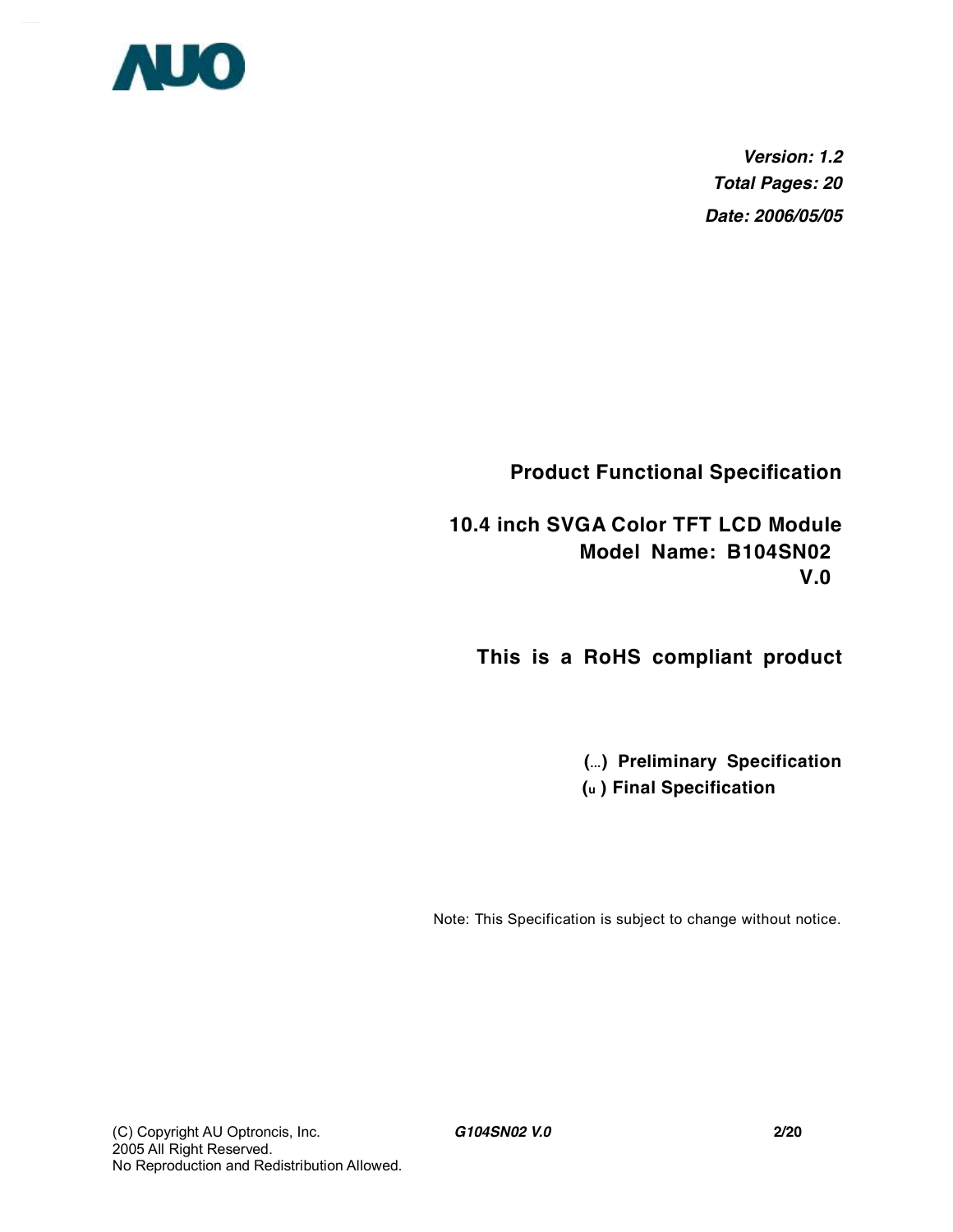

## Record of Revision

| <b>Version</b> | <b>Revise Date</b> | Page      | <b>Old Description</b>                 | <b>New Description</b>                                          | Remark |
|----------------|--------------------|-----------|----------------------------------------|-----------------------------------------------------------------|--------|
| 0              | 28/May./2003       | 20        | First draft                            | First draft                                                     |        |
| 0.1            | 04/July/2003       | 14        |                                        | Add CR min. 250                                                 |        |
|                |                    | 14        |                                        | Add Brightness min. 280nit                                      |        |
|                |                    | 17        |                                        | Packing: 20pcs                                                  |        |
|                |                    | 18        |                                        | Add $5.6\pm0.3$ mm dimensions                                   |        |
|                |                    | 19        |                                        | Add rear view dimensions                                        |        |
| 0.2            | 01/August/2003     | 6         | Pin 18: Aging (High)                   | Cancel the note for Aging                                       |        |
|                |                    | 10        | Input signal timing                    | Describe the same as B104SN01                                   |        |
|                |                    | 12        | Lamp current $(I_L)$                   | Min: 5, Max: 7                                                  |        |
|                |                    | 12        | Backlight driving<br>conditions        | Note 1& 4: $I_L = 6Ma$                                          |        |
|                |                    | 12        | Note 5: Pin no. $1~2$                  | Pin no. 1~3, CN2: JST BHR-03VS-1<br>Mating: SM02(8.0)B-BHS-1-TB |        |
|                |                    | 17        | Packing form                           | Add weight, carton outline dimension<br>and drawing             |        |
|                | 12/Augst/2003      | 12        | Note 5: Mating connector               | SM03 (4.0) B-BHS-1-TB                                           |        |
| 0.3            | 03/Dec./2003       | 5         | Dimension 11max. (D)<br>Weight: 510(g) | Dimension 10.6typ. (D)<br>Weight: $485 \pm 10$ (g)              |        |
|                |                    | 13        | Contrast ration:<br>250(min), 350(typ) | Contrast ratio: 400(min), 500(typ)                              |        |
|                |                    | 13        | Brightness:<br>280(min), 350(typ)      | Brightness: 320(min), 400(typ)                                  |        |
|                |                    | 13        | White uniformity: 1.43                 | White uniformity: 1.3                                           |        |
|                |                    | $18 - 19$ |                                        | Drawing updated                                                 |        |
| 1.0            | 14/Jan./2005       |           |                                        | Final spec.                                                     |        |
| 1.1            | 01/Feb./2005       |           | Final spec.                            | Updated                                                         |        |
| 1.2            | 05/May./2006       |           | N/A                                    | Add product identification label                                |        |
|                |                    |           |                                        |                                                                 |        |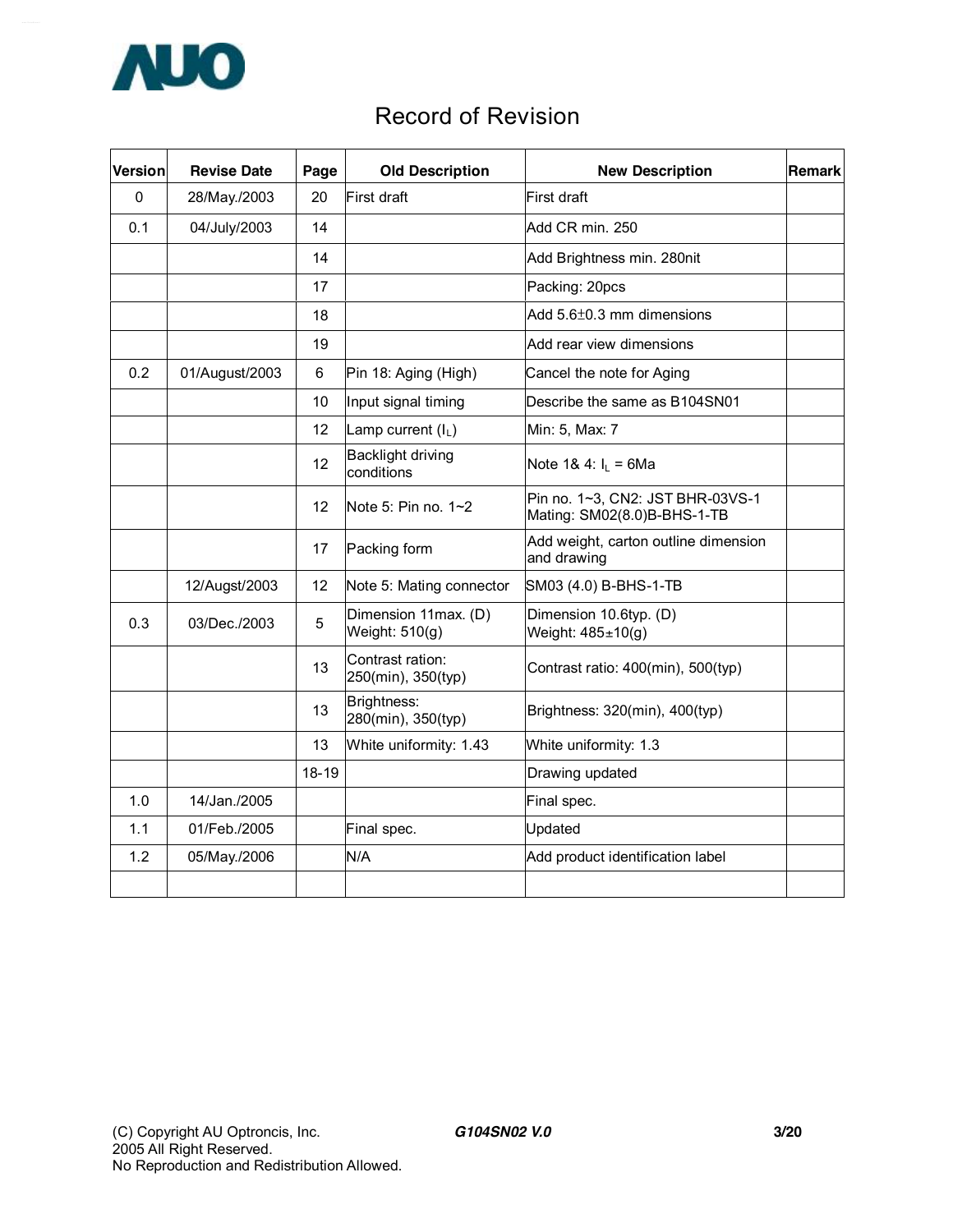

### **Contents:**

| Appendix: |            |
|-----------|------------|
|           | <b>P18</b> |
|           |            |
|           |            |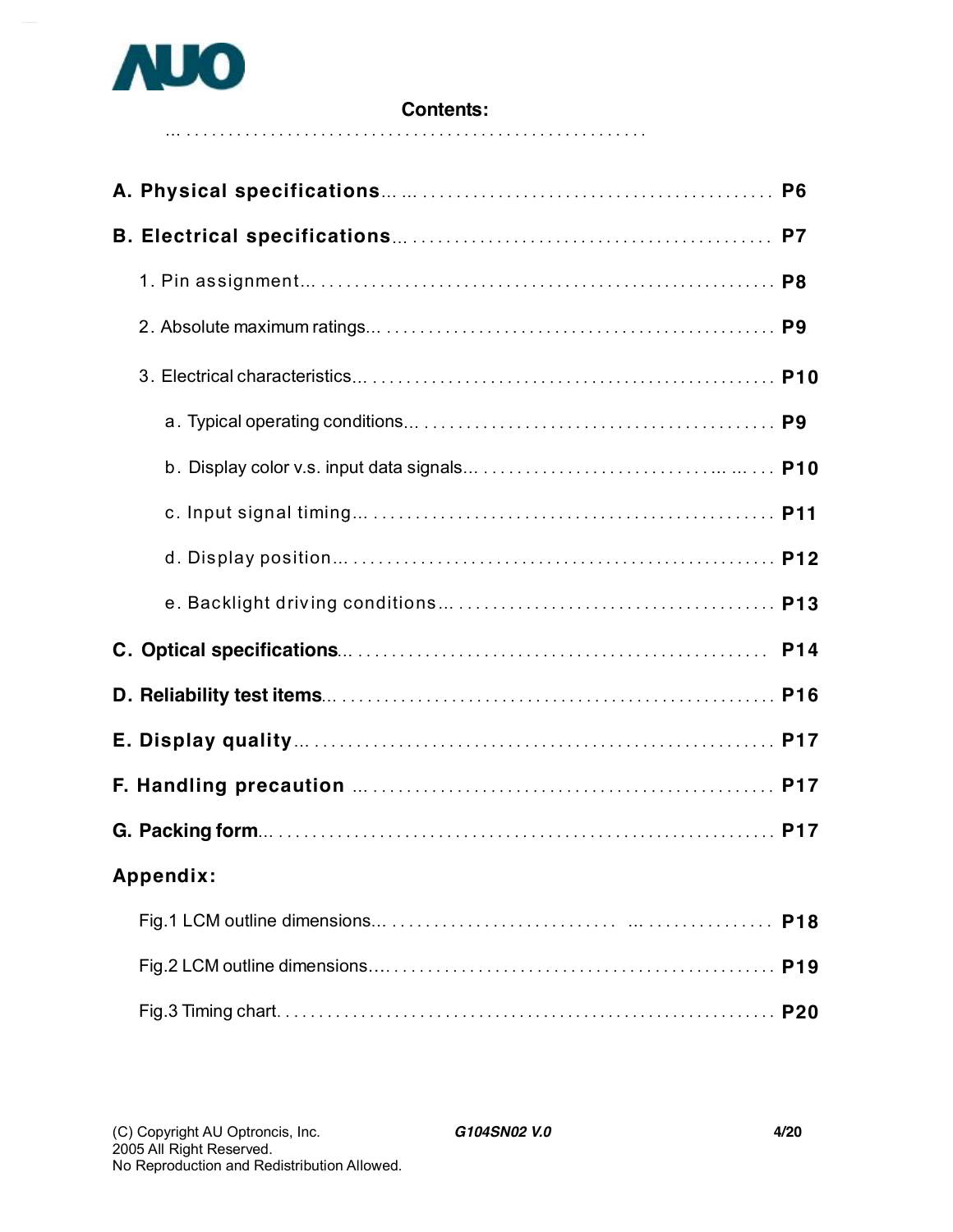

## **Product identification label**

The main difference between B104SN02 and G104SN02 is that G104SN02 is a RoHS compliant product. Therefore AUO provide the differentiation of shipping label, being able to clarify easily from label what the difference is.

B104SN02 V0 (Non-RoHS compliance)



XXXXXXXXXX-XXXXX

Manufactured 06/11 Model No: B | 04 SNO All Optronics MADE IN CHINA (S1)



 $\frac{V,0}{100000}$ 

G104SN02 V0 (RoHS compliance)

|  | Manufactured 06/1<br>Model No:<br>AU<br>Ontropics<br>MADE IN CHINA (S1)<br>Green Design<br>(RoHS Compliance) | V.O.C | RoH <sub>2</sub> |
|--|--------------------------------------------------------------------------------------------------------------|-------|------------------|
|  |                                                                                                              |       |                  |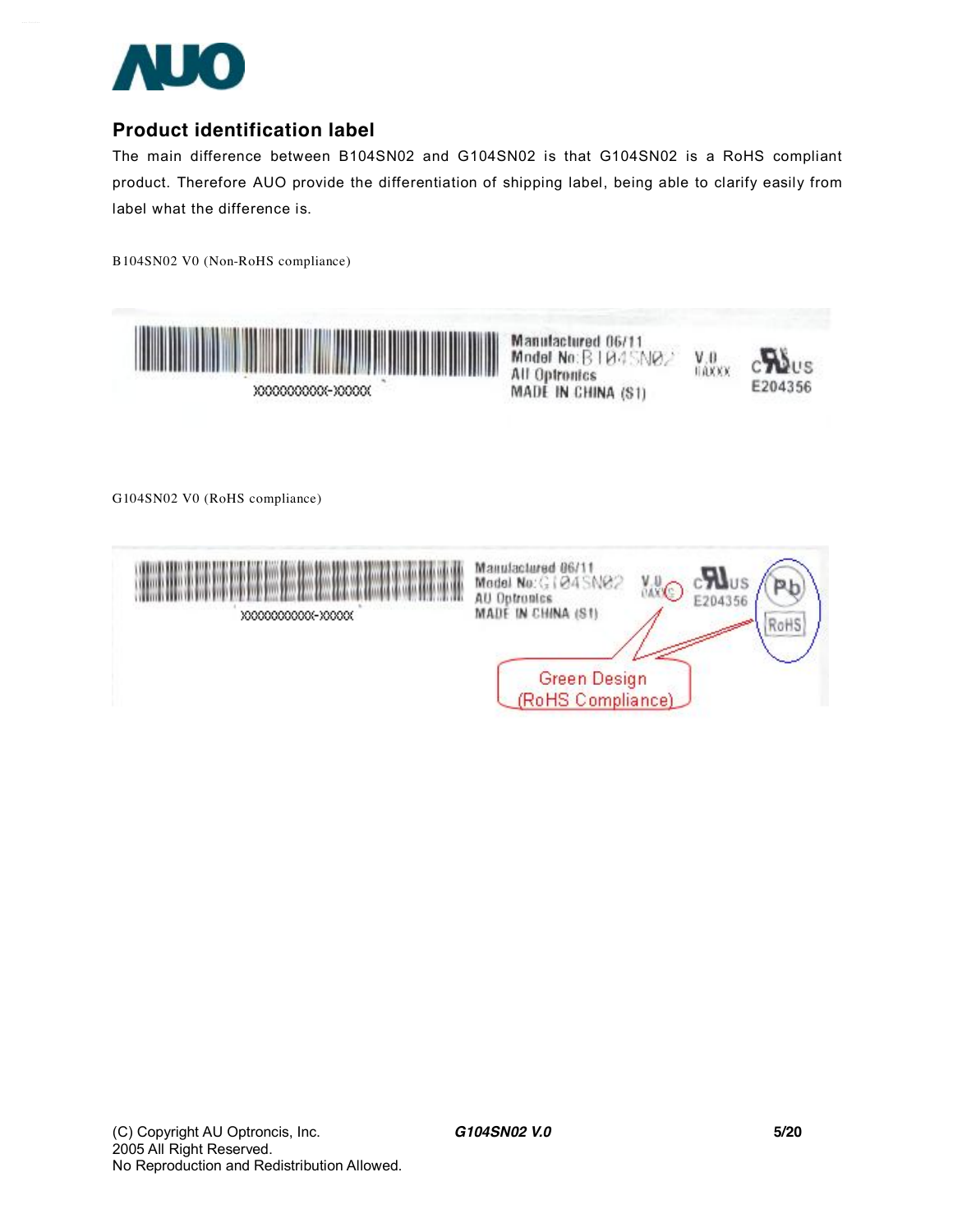

## **A. Physical specifications**

| NO.            | <b>Item</b>                | <b>Specification</b>                    | Remark |
|----------------|----------------------------|-----------------------------------------|--------|
|                | Display resolution (pixel) | 800(H)×600(V)                           |        |
| $\overline{2}$ | Active area (mm)           | $211.2(H) \times 158.4(V)$              |        |
| 3              | Screen size (inch)         | 10.4(Diagonal)                          |        |
| 4              | Pixel pitch (mm)           | $ 0.264(H)\times 0.264(V) $             |        |
| 5              | Color configuration        | R. G. B. Vertical stripe                |        |
| 6              | Overall dimension (mm)     | $243.0(W)\times 184.0(H)\times 10.6(D)$ | Note 1 |
|                | Weight (g)                 | $485 \pm 10$                            |        |

Note 1: Refer to Fig. 1. & 2.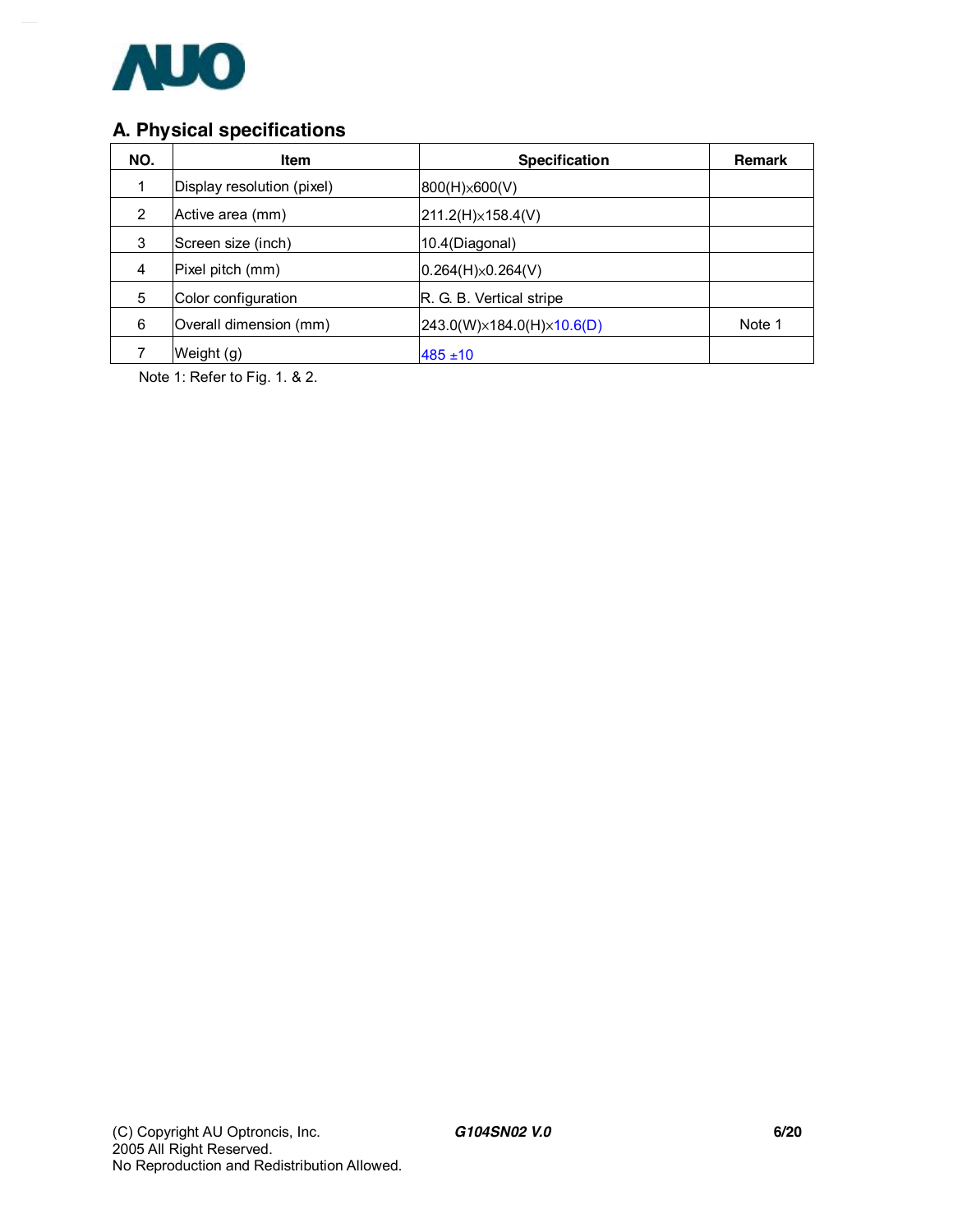

## **B. Electrical specifications**

#### 1. Pin assignment

#### **(1) Input signal interface**

|                | Symbol       | <b>Function</b>                | Etc. |
|----------------|--------------|--------------------------------|------|
| 1              | $V_{CC}$     | +3.3 V power supply            |      |
| $\overline{2}$ | $V_{\rm CC}$ | +3.3 V power supply            |      |
| 3              | <b>GND</b>   | Ground                         |      |
| 4              | <b>GND</b>   | Ground                         |      |
| 5              | RxIN0-       | LVDS receiver signal channel 0 |      |
| 6              | RxIN0+       |                                |      |
| $\overline{7}$ | <b>GND</b>   | Ground                         |      |
| 8              | RxIN1-       | LVDS receiver signal channel 1 |      |
| 9              | RxIN1+       |                                |      |
| 10             | <b>GND</b>   | Ground                         |      |
| 11             | RxIN2-       | LVDS receiver signal channel 2 |      |
| 12             | RxIN2+       |                                |      |
| 13             | <b>GND</b>   | Ground                         |      |
| 14             | CKIN-        | LVDS receiver signal clock     |      |
| 15             | CKIN+        |                                |      |
| 16             | <b>GND</b>   | Ground                         |      |
| 17             | <b>NC</b>    | No Connection                  |      |
| 18             | <b>NC</b>    | No Connection                  |      |
| 19             | <b>GND</b>   | Ground                         |      |
| 20             | <b>GND</b>   | Ground                         |      |

CN1 (20P) connector: HRS DF 19K-20P-1H or compatible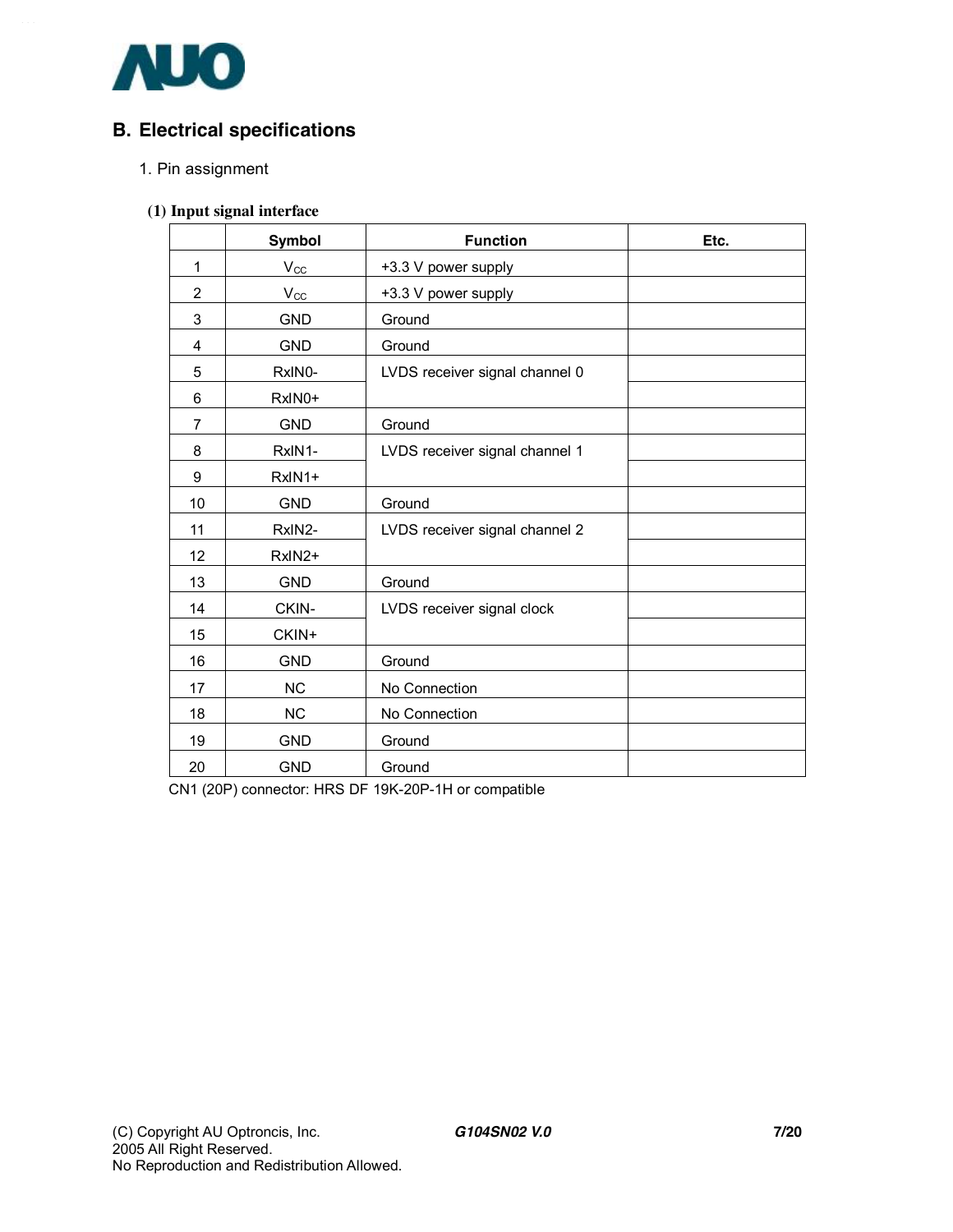

|                   | Symbol<br><b>Function</b> |                  |                          |  |  |  |  |  |
|-------------------|---------------------------|------------------|--------------------------|--|--|--|--|--|
| TxIN0             | R <sub>0</sub>            | Red data (LSB)   |                          |  |  |  |  |  |
| TxIN1             | R <sub>1</sub>            | Red data         |                          |  |  |  |  |  |
| TxIN <sub>2</sub> | R <sub>2</sub>            | Red data         |                          |  |  |  |  |  |
| TxIN3             | R <sub>3</sub>            | Red data         | 6 bit red display data   |  |  |  |  |  |
| TxIN4             | R <sub>4</sub>            | Red data         |                          |  |  |  |  |  |
| TxIN <sub>5</sub> | R <sub>5</sub>            | Red data (MSB)   |                          |  |  |  |  |  |
| TxIN6             | G <sub>0</sub>            | Green data (LSB) |                          |  |  |  |  |  |
| TxIN7             | G <sub>1</sub>            | Green data       |                          |  |  |  |  |  |
| TxIN <sub>8</sub> | G <sub>2</sub>            | Green data       | 6 bit green display data |  |  |  |  |  |
| TxIN9             | G <sub>3</sub>            | Green data       |                          |  |  |  |  |  |
| TxIN10            | G <sub>4</sub>            | Green data       |                          |  |  |  |  |  |
| TxIN11            | G <sub>5</sub>            | Green data (MSB) |                          |  |  |  |  |  |
| TxIN12            | B <sub>0</sub>            | Blue data (LSB)  |                          |  |  |  |  |  |
| TxIN13            | <b>B1</b>                 | Blue data        |                          |  |  |  |  |  |
| TxIN14            | B <sub>2</sub>            | Blue data        |                          |  |  |  |  |  |
| TxIN15            | B <sub>3</sub>            | Blue data        | 6 bits blue display data |  |  |  |  |  |
| TxIN16            | <b>B4</b>                 | Blue data        |                          |  |  |  |  |  |
| TxIN17            | B <sub>5</sub>            | Blue data (MSB)  |                          |  |  |  |  |  |
| TxIN18            | <b>Hs</b>                 | Horizontal sync. |                          |  |  |  |  |  |
| TxIN19            | Vs                        | Vertical sync.   |                          |  |  |  |  |  |
| TxIN20            | DE                        | Data enable      |                          |  |  |  |  |  |
| <b>TxCLKIN</b>    | <b>CLK</b>                | Clock            | Dot clock                |  |  |  |  |  |

#### **(2) LVDS transmitter/receiver signal mapping**

#### 2. Absolute maximum ratings (GND = 0 V)

| <b>Parameter</b>      | Symbol                     |        | <b>Values</b> | Unit     | <b>Remark</b>     |
|-----------------------|----------------------------|--------|---------------|----------|-------------------|
|                       |                            | Min.   | Max.          |          |                   |
| Power voltage         | $\mathsf{V}_{\mathsf{CC}}$ | $-0.3$ | 4             | $V_{DC}$ | At 25 $\degree$ C |
| Input signal voltage  | V <sub>LH</sub>            | $-0.3$ | $V_{cc}$ +0.3 | $V_{DC}$ | At 25 $\degree$ C |
| Operating temperature | Top                        |        | $+50$         | °C       | Note 1            |
| Storage temperature   | ${\sf T}_{\tt ST}$         | $-20$  | $+60$         | °C       | Note 1            |

Note 1: The relative humidity must not exceed 90% non-condensing at temperatures of 40 ℃ or less. At temperatures greater than 40℃, the wet bulb temperature must not exceed 39 ℃. When operate at low temperatures, the brightness of CCFL will drop and the life time of CCFL will be reduced.

Note 2:The unit should not be exposed to corrosive chemicals.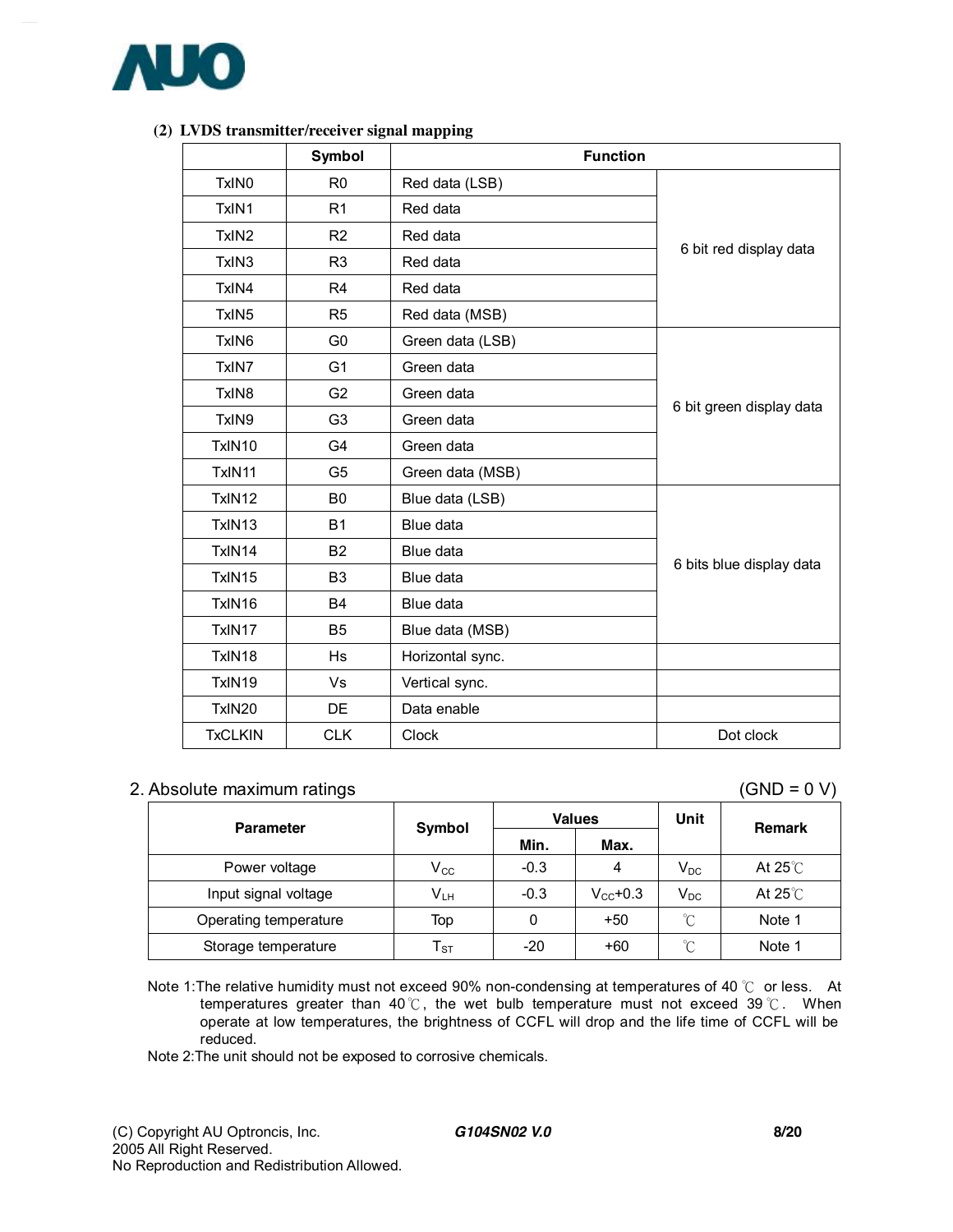

#### **a. Typical operating conditions**

| <b>Item</b>          |                | Symbol                     | Min.                     | Typ. | Max.         | Unit   | <b>Remark</b> |
|----------------------|----------------|----------------------------|--------------------------|------|--------------|--------|---------------|
| Power                | Input voltage  | $\rm V_{\rm CC}$           | 3.0                      | 3.3  | 3.6          | V      |               |
| supply               | Current        | Ι <sub>Α</sub>             |                          | 230  |              | mArms  |               |
| voltage              | consumption    | l <sub>B</sub>             |                          | 260  | 310          | mArms  | Note 1        |
|                      | Inrush current | <b>RUSH</b>                |                          |      | 1500         | mApeak | Note 2        |
| Internal<br>logic    | Low voltage    | $\mathsf{V}_{\mathsf{IL}}$ | 0                        | -    | $0.3 V_{CC}$ |        |               |
|                      | High voltage   | V <sub>IH</sub>            | $0.7V_{CC}$              |      | $V_{\rm CC}$ |        |               |
| Power ripple voltage |                | $V_{RP}$                   | $\overline{\phantom{0}}$ |      | 100          | mVp-p  |               |

Note 1:Effective value (mArms) at  $V_{\text{cc}}$  = 3.3 V/25℃.









 Apply the lamp voltage within the LCD operating range. When the backlight turns on before the LCD operation or the LCD turns off before the backlight turns off, the display may momentarily become abnormal.

( 0 ) 63

Gray ( 7 ) 63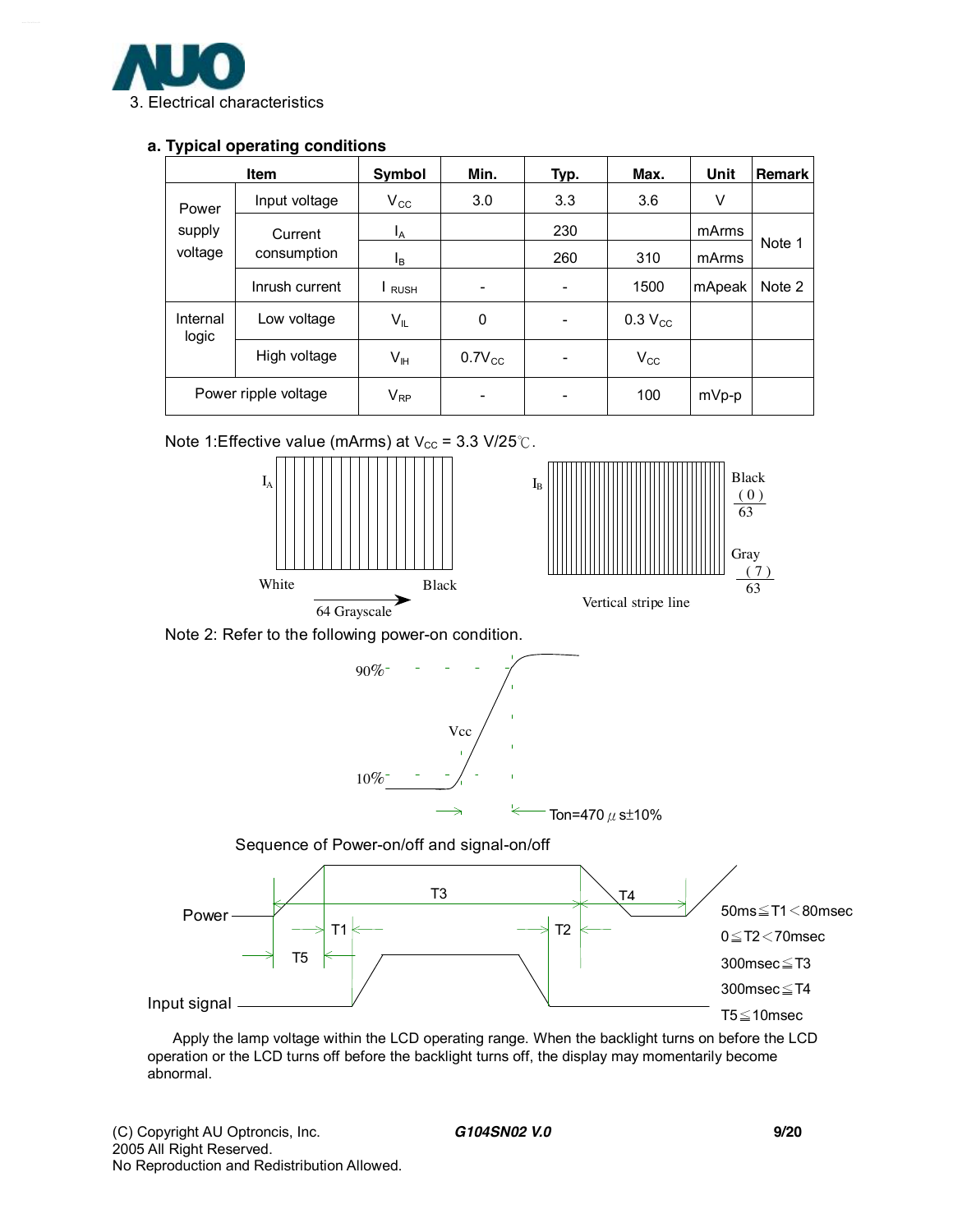

#### Caution

The above on/off sequence should be applied to avoid abnormal function in the display. In case of handling:

Make sure to turn off the power when you plug the cable into the input connector or pull the cable out of the connector.

|                |              |                  |                  |                          |                            |                            |                |                  |                        |                          |                            | Data signal (0 : Low level, 1: High level) |                  |                  |                  |                |                            |                |                          |
|----------------|--------------|------------------|------------------|--------------------------|----------------------------|----------------------------|----------------|------------------|------------------------|--------------------------|----------------------------|--------------------------------------------|------------------|------------------|------------------|----------------|----------------------------|----------------|--------------------------|
| Display colors |              | R <sub>5</sub>   | R <sub>4</sub>   | R <sub>3</sub>           | R <sub>2</sub>             | R <sub>1</sub>             | R <sub>0</sub> | G <sub>5</sub>   |                        | G4 G3 G2                 |                            | G <sub>1</sub>                             | G <sub>0</sub>   | <b>B5</b>        | <b>B4</b>        | B <sub>3</sub> | B <sub>2</sub>             | B <sub>1</sub> | B <sub>0</sub>           |
|                | <b>Black</b> | 0                | $\mathbf 0$      | $\pmb{0}$                | $\mathbf 0$                | $\pmb{0}$                  | $\pmb{0}$      | $\mathbf 0$      | $\pmb{0}$              | $\pmb{0}$                | $\mathbf 0$                | $\mathsf 0$                                | $\mathsf 0$      | $\mathbf 0$      | 0                | 0              | $\mathbf 0$                | $\pmb{0}$      | $\pmb{0}$                |
|                | <b>Blue</b>  | 0                | 0                | $\mathbf 0$              | $\mathbf 0$                | $\mathbf 0$                | 0              | 0                | 0                      | 0                        | $\mathbf 0$                | $\mathsf 0$                                | 0                | 1                | 1                | 1              | 1                          | 1              | 1                        |
|                | Red          | 1                | 1                | 1                        | 1                          | 1                          | 1              | 0                | 0                      | $\pmb{0}$                | 0                          | $\mathsf 0$                                | 0                | 0                | $\pmb{0}$        | 0              | $\mathbf 0$                | 0              | 0                        |
| Basic          | Magenta      | 1                | 1                | 1                        | 1                          | 1                          | 1              | 0                | 0                      | 0                        | 0                          | $\mathbf 0$                                | 0                | 1                | 1                | 1              | 1                          | 1              | 1                        |
| colors         | Green        | 0                | 0                | $\mathbf 0$              | $\mathbf 0$                | 0                          | 0              | 1                | 1                      | 1                        | 1                          | 1                                          | 1                | 0                | $\mathbf 0$      | 0              | 0                          | $\mathbf 0$    | 0                        |
|                | Cyan         | 0                | 0                | 0                        | $\mathbf 0$                | 0                          | 0              | 1                | 1                      | 1                        | 1                          | 1                                          | 1                | 1                | 1                | 1              | 1                          | 1              | 1                        |
|                | Yellow       | 1                | 1                | 1                        | 1                          | 1                          | 1              | 1                | 1                      | $\mathbf{1}$             | 1                          | $\mathbf 1$                                | 1                | 0                | $\mathbf 0$      | 0              | 0                          | $\mathbf 0$    | 0                        |
|                | White        | 1                | 1                | 1                        | 1                          | 1                          | 1              | 1                | 1                      | 1                        | 1                          | 1                                          | 1                | 1                | 1                | 1              | 1                          | 1              | 1                        |
|                | <b>Black</b> | $\mathbf 0$      | $\overline{0}$   | $\mathbf 0$              | $\mathbf 0$                | $\mathbf 0$                | 0              | 0                | $\mathbf 0$            | $\mathbf 0$              | $\mathbf 0$                | $\mathbf 0$                                | $\mathbf 0$      | $\mathbf 0$      | $\mathsf 0$      | 0              | $\mathbf 0$                | $\mathbf 0$    | $\mathbf 0$              |
|                |              | $\mathbf 0$      | $\mathbf 0$      | $\mathbf 0$              | $\mathbf 0$                | 0                          | 1              | 0                | $\pmb{0}$              | $\pmb{0}$                | $\mathbf 0$                | $\mathsf 0$                                | 0                | 0                | $\mathbf 0$      | 0              | $\mathbf 0$                | 0              | $\mathbf 0$              |
|                | Dark         | $\mathbf 0$      | $\overline{0}$   | $\mathbf 0$              | $\mathbf 0$                | 1                          | 0              | $\mathbf 0$      | 0                      | $\mathbf 0$              | $\mathbf 0$                | $\mathbf 0$                                | 0                | $\mathbf 0$      | $\mathbf 0$      | 0              | $\mathbf 0$                | 0              | $\mathbf 0$              |
| Red            |              |                  |                  |                          |                            |                            |                |                  |                        |                          |                            |                                            |                  |                  |                  |                |                            |                |                          |
| grayscale      |              |                  |                  |                          |                            |                            |                |                  |                        |                          |                            |                                            |                  |                  |                  |                |                            |                |                          |
|                | bright       |                  |                  |                          |                            |                            |                |                  |                        |                          |                            |                                            |                  |                  |                  |                |                            |                |                          |
|                |              | 1                | 1<br>1           | 1<br>1                   | 1<br>1                     | 0<br>1                     | 1<br>0         | 0<br>$\mathbf 0$ | $\pmb{0}$<br>$\pmb{0}$ | $\pmb{0}$<br>$\mathbf 0$ | $\mathbf 0$<br>$\mathbf 0$ | 0<br>$\mathsf 0$                           | 0<br>0           | 0<br>$\mathbf 0$ | 0<br>$\mathbf 0$ | 0              | $\mathbf 0$<br>$\mathbf 0$ | 0              | $\pmb{0}$<br>$\pmb{0}$   |
|                |              | 1<br>1           | 1                | 1                        | 1                          | 1                          | 1              | 0                | 0                      | 0                        | 0                          | $\mathbf 0$                                | 0                | $\mathbf 0$      | $\mathbf 0$      | 0<br>0         | $\mathbf 0$                | 0<br>0         | $\pmb{0}$                |
|                | Red          |                  |                  |                          |                            |                            |                |                  |                        |                          |                            |                                            |                  |                  |                  |                |                            |                |                          |
|                | <b>Black</b> | 0                | $\mathbf 0$      | $\mathsf 0$              | $\mathbf 0$                | 0                          | $\pmb{0}$      | 0<br>0           | $\mathbf 0$            | $\pmb{0}$                | $\mathbf 0$                | $\mathsf 0$                                | $\mathbf 0$<br>1 | 0                | 0                | 0              | $\mathbf 0$                | $\mathsf 0$    | $\mathbf 0$              |
|                |              | $\mathbf 0$<br>0 | $\mathbf 0$<br>0 | $\pmb{0}$<br>$\mathbf 0$ | $\mathbf 0$<br>$\mathbf 0$ | $\mathbf 0$<br>$\mathbf 0$ | 0              | 0                | 0                      | $\pmb{0}$<br>$\mathbf 0$ | $\mathbf 0$<br>$\mathbf 0$ | $\mathbf 0$                                | 0                | $\mathbf 0$      | 0<br>$\mathbf 0$ | 0              | $\pmb{0}$                  | $\pmb{0}$<br>0 | $\pmb{0}$<br>$\mathbf 0$ |
|                | Dark         |                  |                  |                          |                            |                            | 0              |                  | 0                      |                          |                            | 1                                          |                  | 0                |                  | 0              | 0                          |                |                          |
| Green          |              |                  |                  |                          |                            |                            |                |                  |                        |                          |                            |                                            |                  |                  |                  |                |                            |                |                          |
| grayscale      |              |                  |                  |                          |                            |                            |                |                  |                        |                          |                            |                                            |                  |                  |                  |                |                            |                |                          |
|                | bright       | 0                | $\pmb{0}$        | $\pmb{0}$                | $\mathbf 0$                | 0                          | 0              | 1                | 1                      | 1                        | 1                          | $\pmb{0}$                                  | 1                | $\pmb{0}$        | $\pmb{0}$        | 0              | 0                          | 0              | $\mathbf 0$              |
|                |              | $\mathbf 0$      | $\mathbf 0$      | $\mathbf 0$              | $\mathbf 0$                | 0                          | 0              | 1                | 1                      | 1                        | 1                          | 1                                          | 0                | 0                | $\mathbf 0$      | 0              | $\mathbf 0$                | 0              | $\pmb{0}$                |
|                | Green        | 0                | 0                | $\pmb{0}$                | $\mathbf 0$                | 0                          | 0              | 1                | 1                      | 1                        | 1                          | 1                                          | 1                | 0                | $\mathbf 0$      | 0              | $\mathbf 0$                | $\pmb{0}$      | $\mathbf 0$              |
|                | <b>Black</b> | $\mathbf 0$      | $\mathbf 0$      | $\mathbf 0$              | $\pmb{0}$                  | $\mathbf 0$                | $\mathbf 0$    | 0                | $\mathbf 0$            | $\mathbf 0$              | $\mathbf 0$                | $\mathbf 0$                                | 0                | $\mathbf 0$      | $\mathbf 0$      | 0              | $\mathbf 0$                | $\mathbf 0$    | $\mathbf 0$              |
|                |              | $\mathbf 0$      | $\mathbf 0$      | $\mathbf 0$              | $\mathbf 0$                | 0                          | 0              | 0                | $\pmb{0}$              | $\pmb{0}$                | $\mathbf 0$                | $\mathsf{O}\xspace$                        | 0                | 0                | 0                | 0              | $\mathbf 0$                | 0              | 1                        |
|                | Dark         | $\mathbf 0$      | $\overline{0}$   | $\mathbf 0$              | $\mathbf 0$                | $\mathbf 0$                | 0              | 0                | 0                      | 0                        | $\mathbf 0$                | $\mathbf 0$                                | 0                | 0                | $\mathbf 0$      | 0              | 0                          | 1              | 0                        |
|                |              |                  |                  |                          |                            |                            |                |                  |                        |                          |                            |                                            |                  |                  |                  |                |                            |                |                          |
| <b>Blue</b>    |              |                  |                  |                          |                            |                            |                |                  |                        |                          |                            |                                            |                  |                  |                  |                |                            |                |                          |
| grayscale      | bright       |                  |                  |                          |                            |                            |                |                  |                        |                          |                            |                                            |                  |                  |                  |                |                            |                |                          |
|                |              | 0                | $\pmb{0}$        | $\pmb{0}$                | $\mathbf 0$                | 0                          | 0              | 0                | 0                      | $\mathbf 0$              | $\mathbf 0$                | 0                                          | 0                | 1                | 1                | 1              | 1                          | 0              | 1                        |
|                |              | $\mathbf 0$      | $\mathbf 0$      | 0                        | $\mathbf 0$                | 0                          | 0              | 0                | 0                      | $\pmb{0}$                | $\mathbf 0$                | $\mathbf 0$                                | 0                | 1                | 1                | 1              | 1                          | 1              | 0                        |
|                | Blue         | 0                | 0                | $\mathbf 0$              | 0                          | 0                          | 0              | 0                | 0                      | 0                        | 0                          | $\mathbf 0$                                | 0                | 1                | 1                | 1              | 1                          | 1              | 1                        |

#### **b. Display color v.s. input data signals**

Note: Each basic color can be displayed in 64 gray scales using the 6 bit data signals. By combining the 18-bit data signals(R, G, B), the 262, 144 colors can be achieved on the display.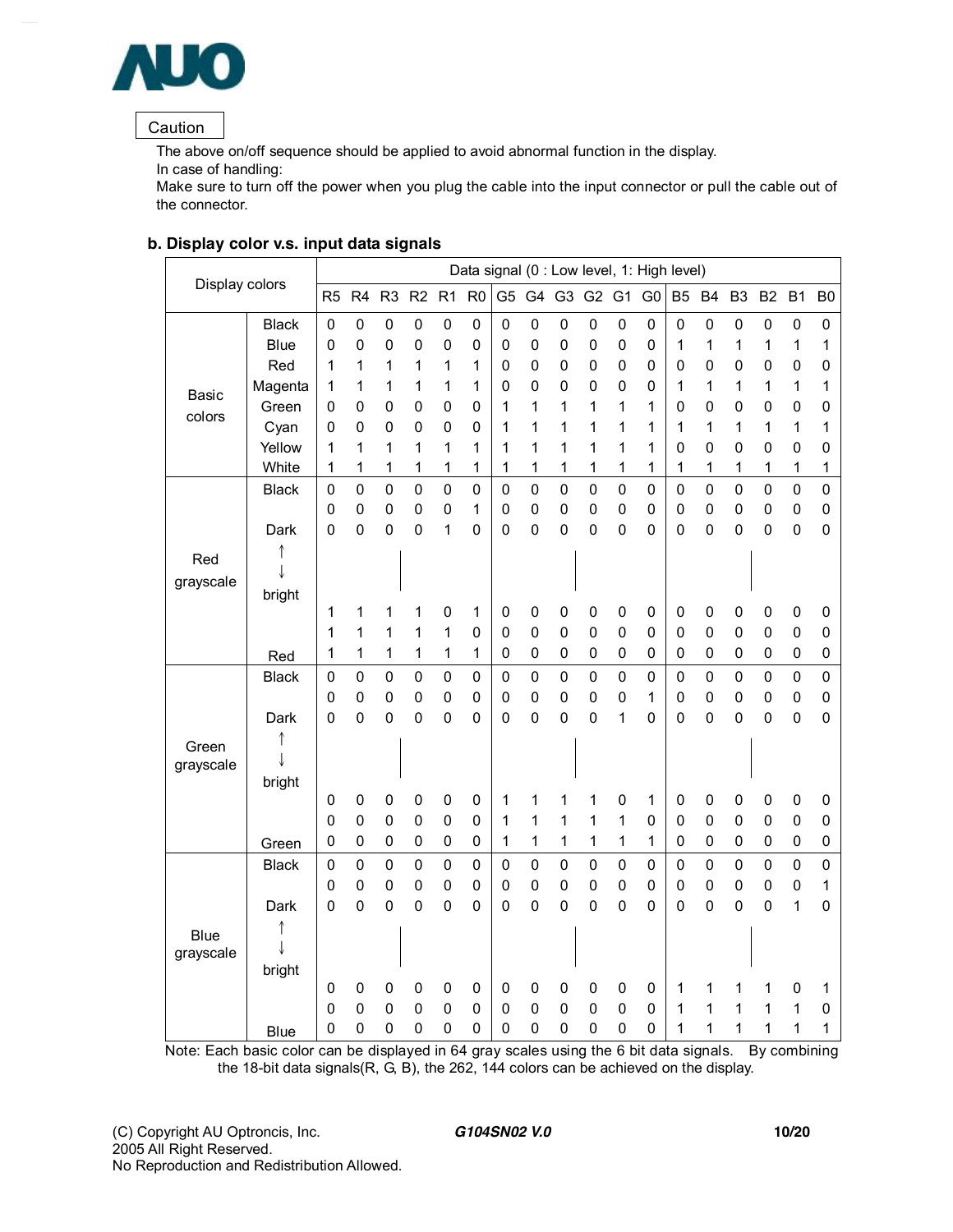

#### **c. Input signal timing**

Timing diagrams of input signal are shown in Fig 2.

(1) Timing characteristics of input signals

(a) DE mode

| Item                | Symbol | Min. | Typ. | Max. | Unit       | Remark |
|---------------------|--------|------|------|------|------------|--------|
| Clock frequency     | Fck    | 38   | 40   | 48   | <b>MHz</b> |        |
| Horizontal blanking | Thb1   | 50   | 256  | 500  | Clk        |        |
| Vertical blanking   | Tvb1   | 10   | 28   | 150  | Th         |        |

#### (b) HV mode

| <b>Item</b>             | Symbol | Min. | Typ. | Max.                     | Unit       | <b>Remark</b> |
|-------------------------|--------|------|------|--------------------------|------------|---------------|
| Clock frequency         | Fck    | 38   | 40   | 48                       | MHz        |               |
| Hsync period            | Th     | 850  | 1056 | 1300                     | <b>Clk</b> |               |
| Hsync pulse width       | Thw    | 10   | 128  | ۰                        | <b>Clk</b> |               |
| Hsync front porch       | Thf    | 15   | 40   | ۰                        | <b>CIK</b> |               |
| Hsync back porch        | Thb    | 10   | 88   | -                        | <b>CIK</b> |               |
| Hsync blanking          | Thb1   | 50   | 256  | 500                      | <b>Clk</b> |               |
| Vsync period            | Tv     | 610  | 628  | 750                      | Th         |               |
| Vsync pulse width       | Tvw    | 1    | 4    | $\overline{\phantom{a}}$ | Th         |               |
| Vsync front porch       | Tvf    | 0    | 1    | $\overline{\phantom{a}}$ | Th         |               |
| Vsync blanking          | Tvb1   | 10   | 28   | 150                      | Th         |               |
| Hsync/Vsync phase shift | Typd   | 2    | 320  |                          | <b>CIK</b> |               |

| <b>Item</b>              | Symbol | Value | Unit | <b>Description</b>                                                                                     |
|--------------------------|--------|-------|------|--------------------------------------------------------------------------------------------------------|
| Horizontal display start | The    | 218   | Clk  | falling edge of Hsync, counting<br>After<br>218clk, then getting valid data from 219th<br>Iclk's data. |
| Vertical display start   | Tve    | 25    | Th   | After falling edge of Vsync, counting 25th,<br>then getting 26th Th's data.                            |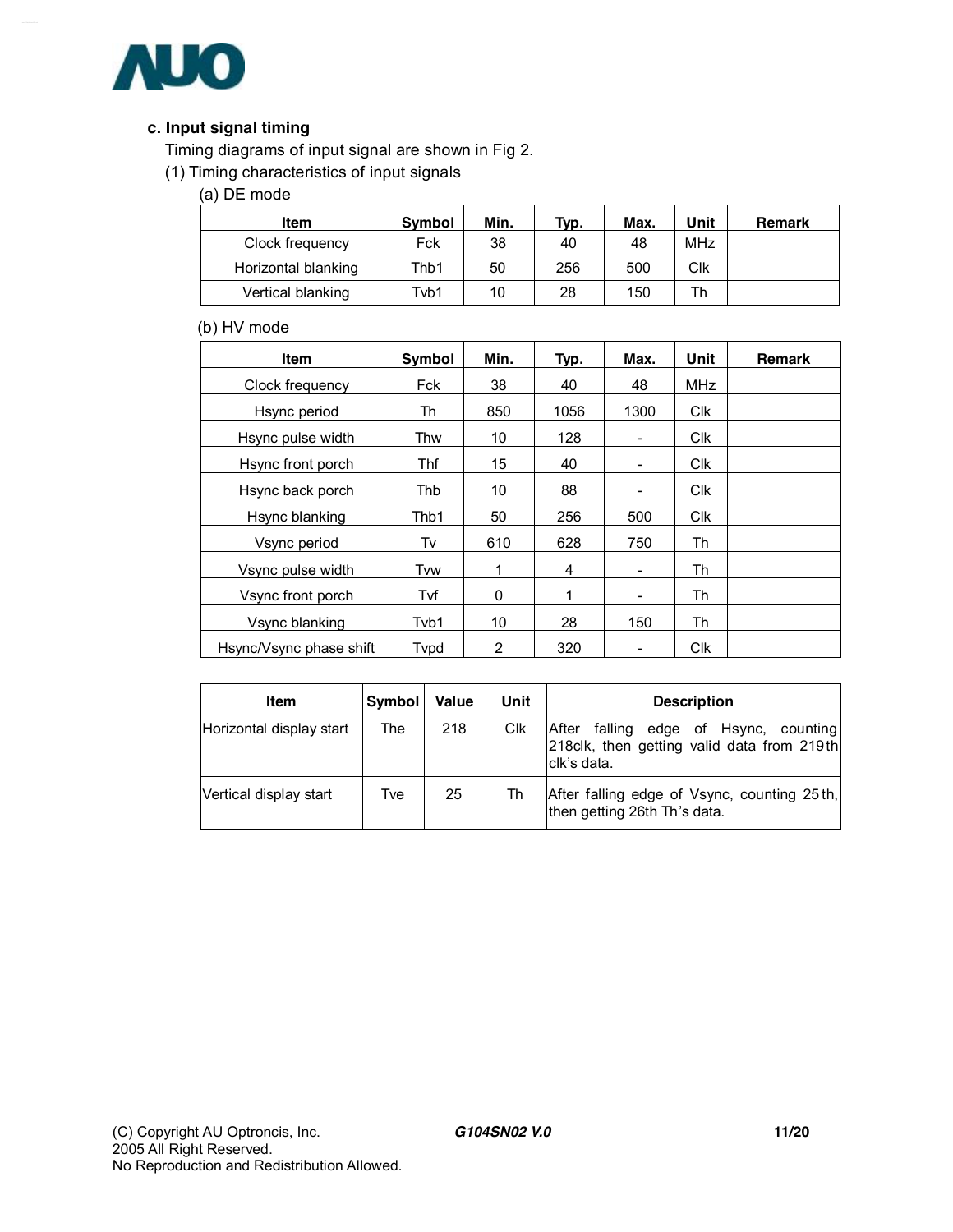

#### (2) The timing condition of LVDS

| <b>Item</b>                   | Symbol     | Min. | Typ. | Max. | Unit |
|-------------------------------|------------|------|------|------|------|
| The differential level        | <b>VID</b> | 0.1  | ۰    | 0.6  |      |
| The common mode input voltage | VIC        | VID  |      | VID  |      |
| The input setup time          | tsu1       | 500  | -    |      | рs   |
| The input hold time           | th1        | 500  | -    |      | рs   |





#### d. Display position

| D(1,1)   | D(2,1)   | . | D(X, 1)   | . | D(799,1)   | D(800,1)   |
|----------|----------|---|-----------|---|------------|------------|
| D(1,2)   | D(2,2)   | . | D(X,2)    | . | D(799,2)   | D(800,2)   |
|          |          | . |           | . |            |            |
| D(1,Y)   | D(2,Y)   | . | D(X,Y)    | . | D(799,Y)   | D(800,Y)   |
|          |          | . |           | . |            |            |
| D(1,599) | D(2,599) | . | D(X, 599) | . | D(799,599) | D(800,599  |
| D(1,600) | D(2,600) | . | D(X, 600) | . | D(799,600) | D(800,600) |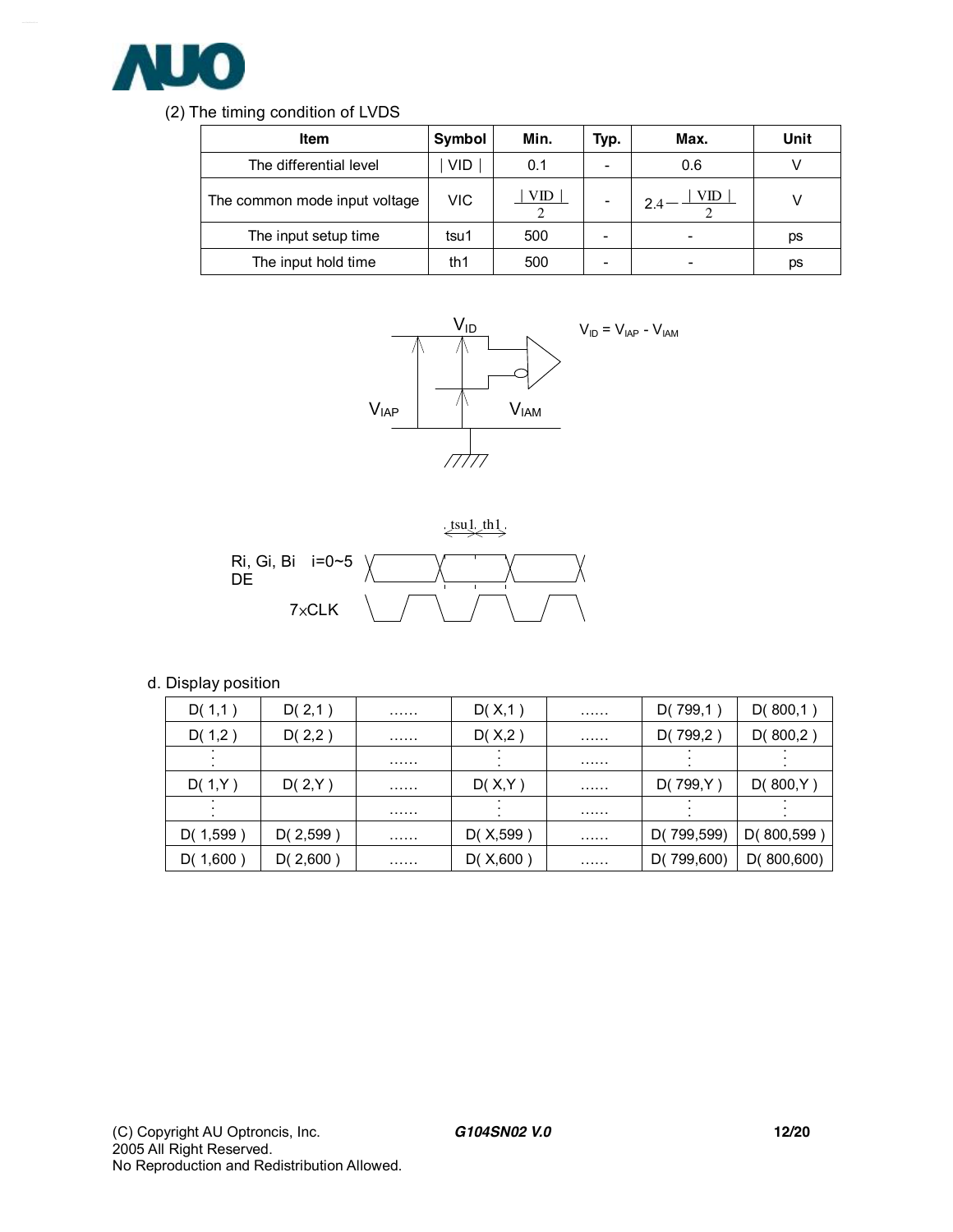

#### e. Backlight driving conditions

| <b>Parameter</b>      | Symbol                  | Min.   | Typ.   | Max. | Unit            | <b>Remark</b>          |
|-----------------------|-------------------------|--------|--------|------|-----------------|------------------------|
| Lamp voltage          | $\sf V_L$               | 456    | 480    | 504  | Vrms            | Note 1                 |
| Lamp current          |                         | 3      | 6      | 7    | mArms           | Note 1                 |
| Power consumption     | $\mathsf{P}_\mathsf{L}$ |        | 8.3    |      | W               | Note 2                 |
|                       |                         |        |        | 905  |                 | $T = 0^\circ \text{C}$ |
| Lamp starting voltage | $\mathsf{V}_\mathsf{S}$ |        |        | 725  | <b>Vrms</b>     | $T = 25^{\circ}$       |
| Frequency             | $F_L$                   |        | 50     | ٠    | KH <sub>z</sub> | Note 3                 |
| Lamp life time        | ட                       | 45,000 | 50,000 | -    | Hr              | Note 1, 4              |

Note 1: T=  $25^{\circ}$ C, I<sub>L</sub> = 6mA

- Note 2: Inverter should be designed with the characteristic of lamp. When you are designing the inverter, the output voltage of the inverter should comply with the following conditions.
	- (1) The area under the positive and negative cycles of the waveform of the lamp current and lamp voltage should be area symmetric (the symmetric ratio should be larger than 90%).
	- (2) There should not be any spikes in the waveform.
	- (3) The waveform should be sine wave as possible.
	- (4) Lamp current should not exceed the maximum value within the operating Temperature (It is prohibited to over the maximum lamp current even if operated in The non-guaranteed temperature). When lamp current over the maximum value for a long time, it may cause fire. Therefore, it is recommend that the inverter should have the current limited circuit.
	- (5) Power consumption 8.3 Watt (without inverter, All black pattern) @LCM circuit 1.3 W (typ), Backlight 7W (typ)
- Note 3: Lamp frequency may produce interference with horizontal synchronous frequency and this may cause line flow on the display. Therefore lamp frequency shall be detached from the horizontal synchronous frequency and its harmonics as far as possible in order to avoid interference.
- Note 4: Brightness ( $I_1$ =6mA) to be decrease to the 50% of the initial value.
- Note 5: CN2 connector (backlight): JST BHR-03VS-1

Mating connector: JST SM03(4.0)B-BHS-1-TB

| Pin no. | Symbol | <b>Function</b>          | <b>Remark</b>      |
|---------|--------|--------------------------|--------------------|
|         |        | CCFL power supply (GND)  | Cable color: White |
|         |        | CCFL power supply (H.V.) | Cable color: Pink  |
| 3       |        | CCFL power supply (H.V.) | Cable color: Pink  |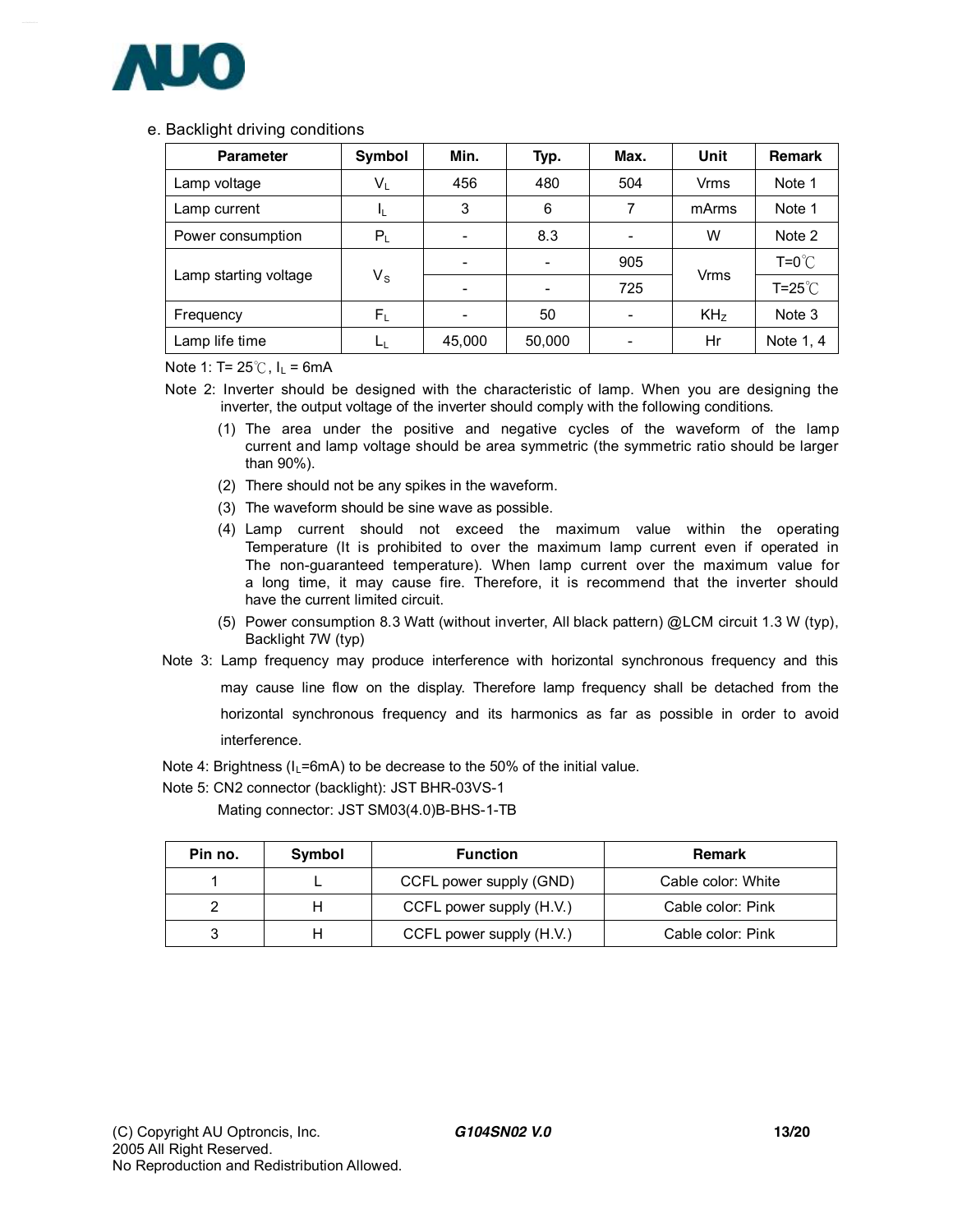

## **C. Optical specifications ( Note 1, Note 2)**

| Item                    |            | <b>Condition</b>     |       | <b>Specification</b>     | Unit                     | <b>Remark</b> |              |
|-------------------------|------------|----------------------|-------|--------------------------|--------------------------|---------------|--------------|
|                         | Symbol     |                      | Min.  | Typ.                     | Max.                     |               |              |
| Response time           |            |                      |       |                          |                          |               |              |
| Rising time             | Tr         | $\theta = 0^{\circ}$ |       | 10                       | 20                       | ms            | Note 4       |
| Falling time            | <b>Tf</b>  |                      |       | 25                       | 30                       |               |              |
| Contrast ratio          | CR         | $\theta = 0^{\circ}$ | 400   | 500                      | $\overline{\phantom{a}}$ |               | Note 3,5     |
| Viewing angle           |            |                      |       |                          |                          |               |              |
| Top                     |            |                      |       | 40                       |                          |               |              |
| <b>Bottom</b>           |            | $CR \ge 10$          |       | 60                       | -                        | deg.          | Note $3,6$   |
| Left                    |            |                      |       | 60                       |                          |               |              |
| Right                   |            |                      |       | 60                       | -                        |               |              |
| <b>Brightness</b>       | $Y_L$      | $\theta = 0^{\circ}$ | 320   | 400                      | -                        | nit           | Note 3,7,8,9 |
|                         | Wx         |                      | 0.290 | 0.320                    | 0.350                    |               | Note 3,8,9   |
| Color chromaticity(CIE) | Wy         | $\theta = 0^{\circ}$ | 0.300 | 0.330                    | 0.360                    |               |              |
|                         | Rx         |                      | 0.540 | 0.570                    | 0.600                    |               |              |
|                         | Ry         |                      | 0.290 | 0.320                    | 0.350                    |               |              |
|                         | Gx         |                      | 0.270 | 0.300                    | 0.330                    |               |              |
|                         | Gy         |                      | 0.530 | 0.560                    | 0.590                    |               |              |
|                         | Bx         |                      | 0.115 | 0.145                    | 0.175                    |               |              |
|                         | By         |                      | 0.100 | 0.130                    | 0.160                    |               |              |
| White uniformity        | $\delta$ w |                      |       | $\overline{\phantom{a}}$ | 1.3                      |               | Note 3,9,10  |

Note 1: Ambient temperature = 25℃.

Note 2: To be measured in dark room after backlight warm up 30 minutes.

Note 3: To be measured with a viewing cone of 1 °by Topcon luminance meter BM-5A.

Note 4: Definition of response time:

The output signals of BM-7 are measured when the input signals are changed from "Black" to "White" (falling time) and from "White" to "Black" (rising time), respectively. The response time means the interval between the 10% and 90% of amplitudes. Refer to figure as below.

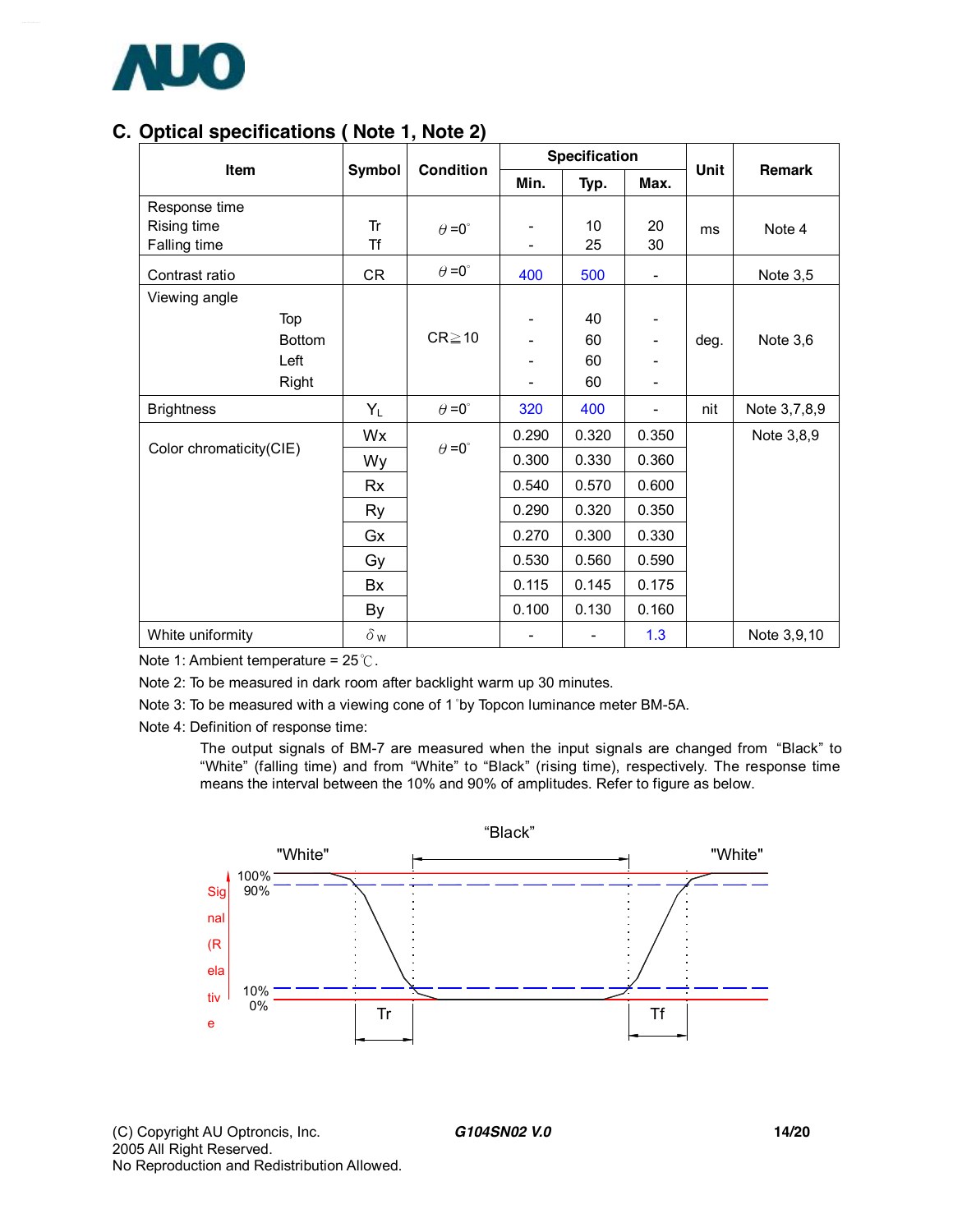

Note 5. Definition of contrast ratio:

Contrast ratio is calculated with the following formula.

Contrast ratio (CR)= Luminance on the white raster Luminance on the black raster

Note 6: Definition of viewing angle:



Note 7: Definition of the 9 points (from A to I) on panel, refer to figure as below



Note 8: Definition of brightness: To measure at center point of the screen (E) Note 9: Driving conditions for CCFL: I<sub>L</sub>=6 mA, 50KHz Frequency Note 10: Definition of white uniformity:

$$
\delta w = \frac{\text{Maximum Luminance of nine points (brightness)}{\text{Minimum Luminance of nine points (brightness)}}
$$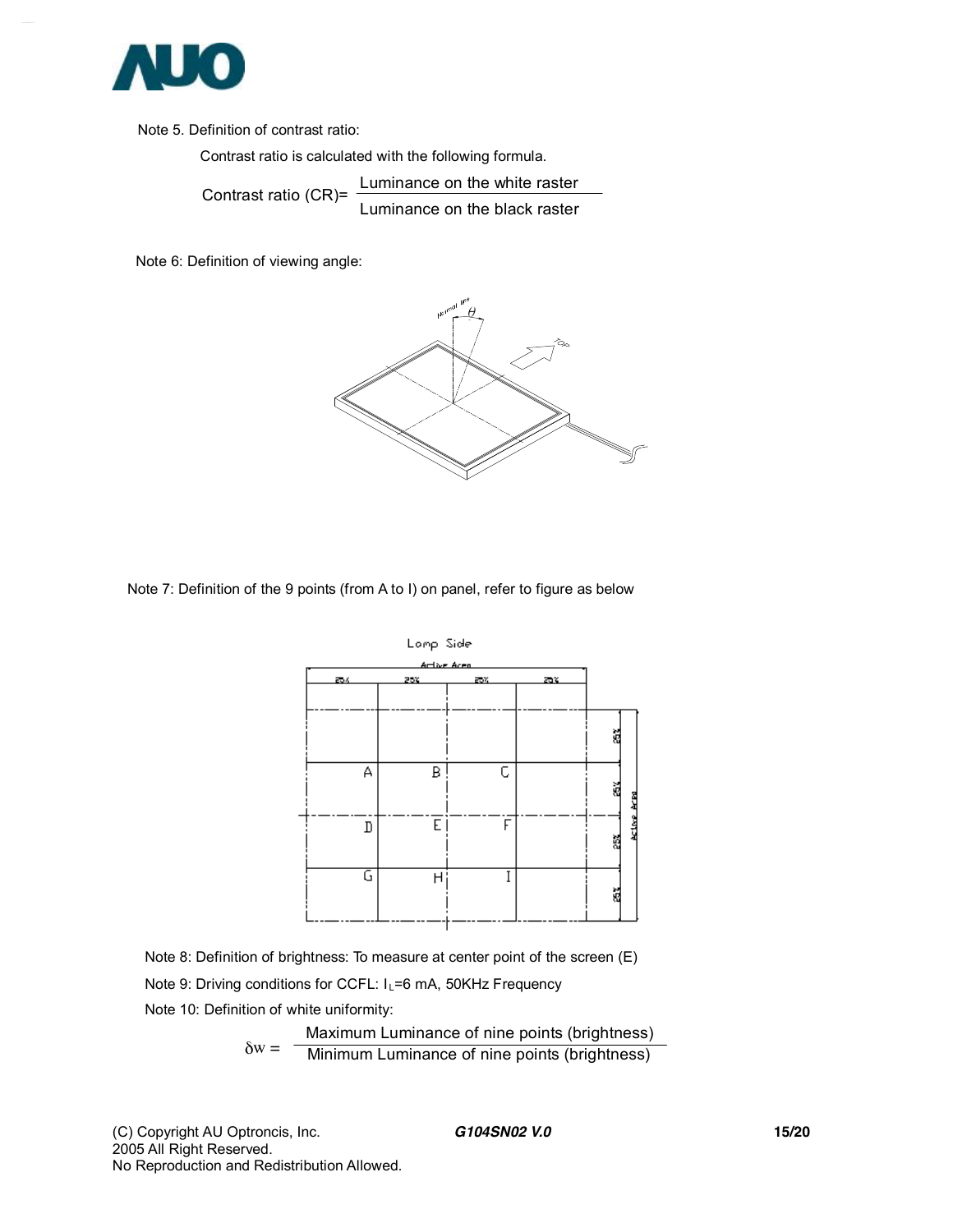

## **D. Reliability test items (Note 1)**

| <b>Test tem</b>                               | <b>Test Condition</b>                                                                                               | Remark       |
|-----------------------------------------------|---------------------------------------------------------------------------------------------------------------------|--------------|
| High temperature storage                      | 60°C, 240Hrs                                                                                                        | Note 1, 2, 3 |
| Low temperature storage                       | $-20^{\circ}$ C, 240Hrs                                                                                             | Note 1, 2, 3 |
| High temperature & high<br>humidity operation | 40℃, 90%RH, 240Hrs<br>(No condensation)                                                                             | Note 1, 2, 3 |
| High temperature operation                    | 50℃, 240Hrs                                                                                                         | Note 1, 2, 3 |
| Low temperature operation                     | $0^{\circ}$ C, 240Hrs                                                                                               | Note 1, 2, 3 |
| Electrostatic discharge<br>(non-operation)    | 150 pF, 150 $\Omega$ , 10kV, 1 second, 9 position<br>on the panel, 10 times each place                              | Note 3       |
| Vibration<br>(non-operation)                  | 1.5G, $10H_z \sim 200H_z \sim 10H_z$<br>30 minutes for each Axis (X, Y, Z)                                          | Note 1, 2, 3 |
| Mechanical shock<br>(non-operation)           | 50G/20ms, ±X, ±Y, ±Z<br>half-sin, one time                                                                          | Note 1, 2, 3 |
| Thermal shock<br>(non-operation)              | 1. -20℃±3℃30minutes<br>60℃±3℃30minutes<br>100 cycles<br>2.<br>3.<br>Temperature transition time within 5<br>minutes | Note 1, 2, 3 |

Note 1: Evaluation should be tested after storage at room temperature for one hour.

Note 2: There should be no change which might affect the practical display function when the display quality test is conducted under normal operating condition.

Note 3: Judgement: 1. Function OK

2. No serious image quality degradation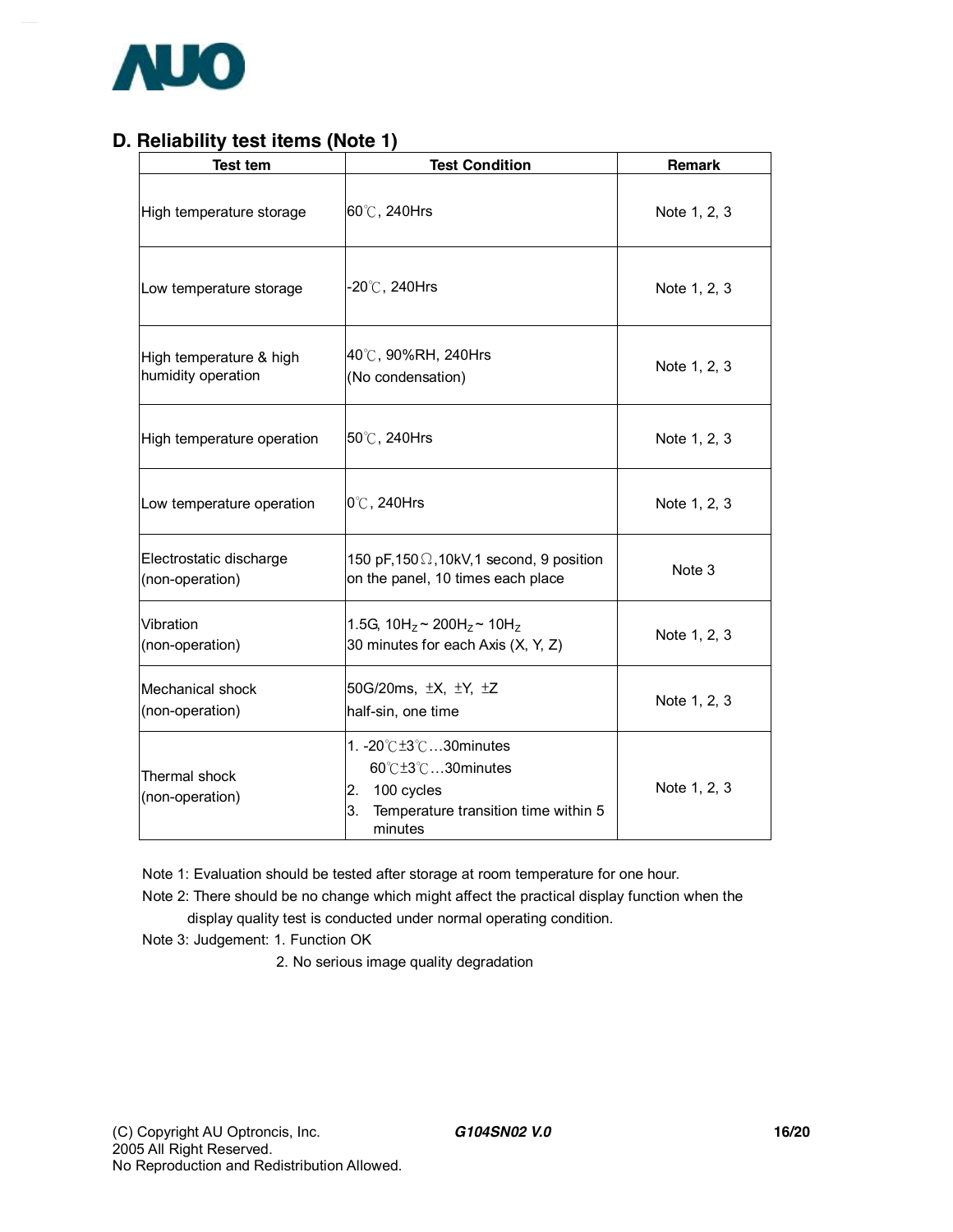

#### **E. Display quality**

The display quality of the color TFT-LCD module should be in compliance with the AUO's OQC inspection standard.

#### **F. Handling precaution**

The Handling of the TFT-LCD should be in compliance with the AUO's handling principle standard.

#### **G. Packing form:**

#### **NOTE:**

- **1. Max. Capacity: 20 pcs LCD Modules / Per Carton**
- **2. Max. Weight: 12Kg / Per Carton**
- **3. The outside dimension of carton is 570mm(L)x 270mm(W)x 345mm(H)**

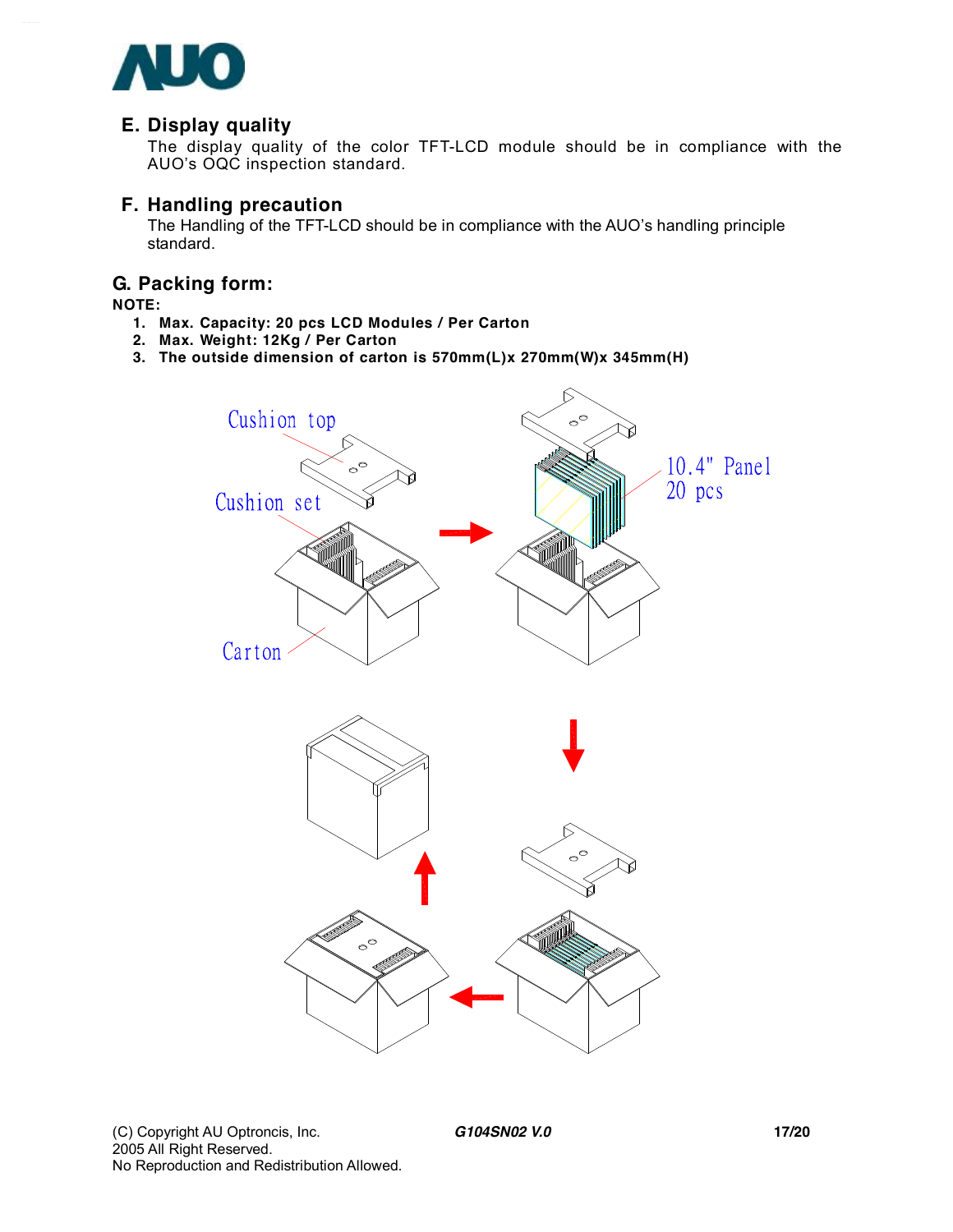



(C) Copyright AU Optroncis, Inc.<br>2005 All Right Reserved. No Reproduction and Redistribution Allowed.

G104SN02 V.0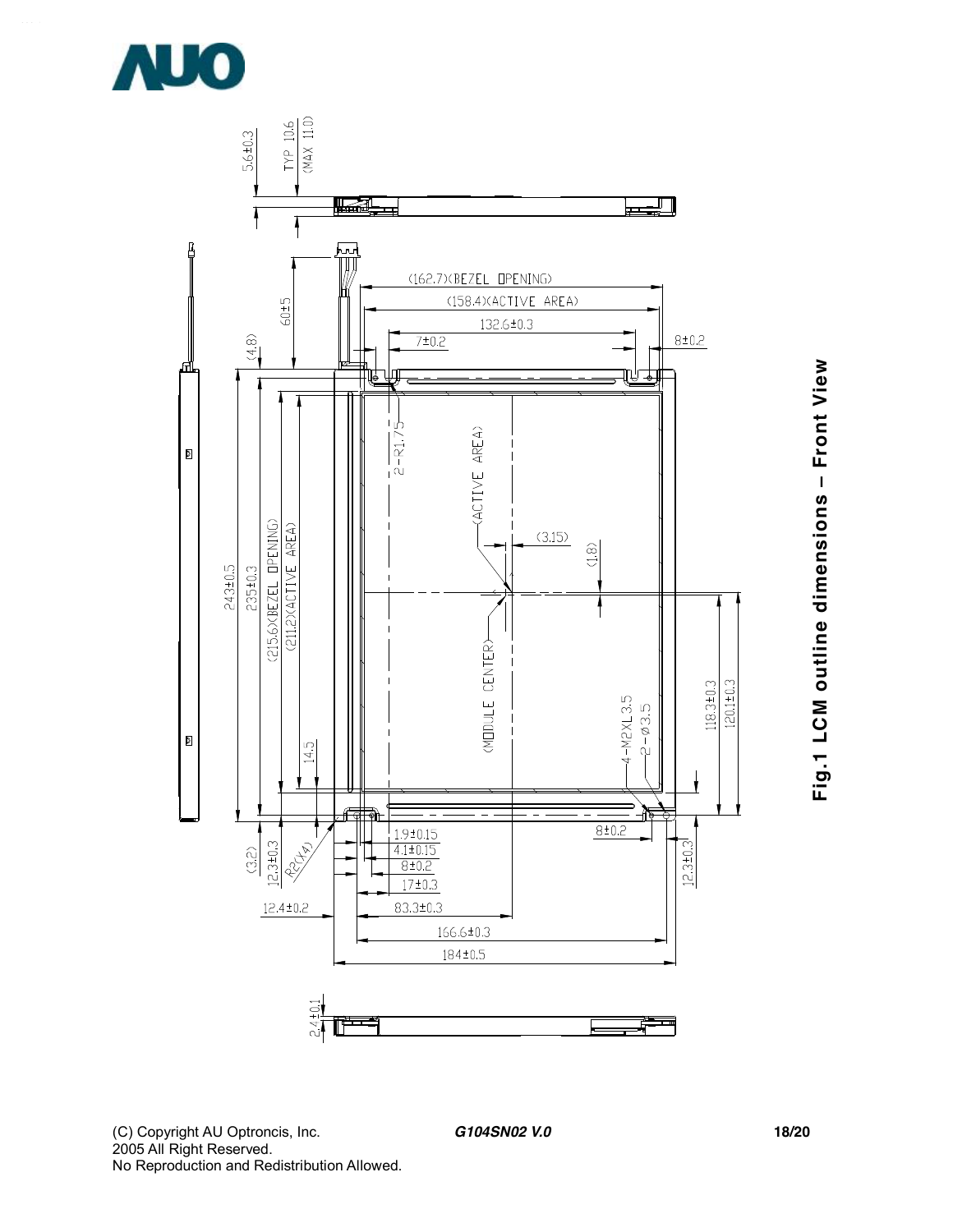